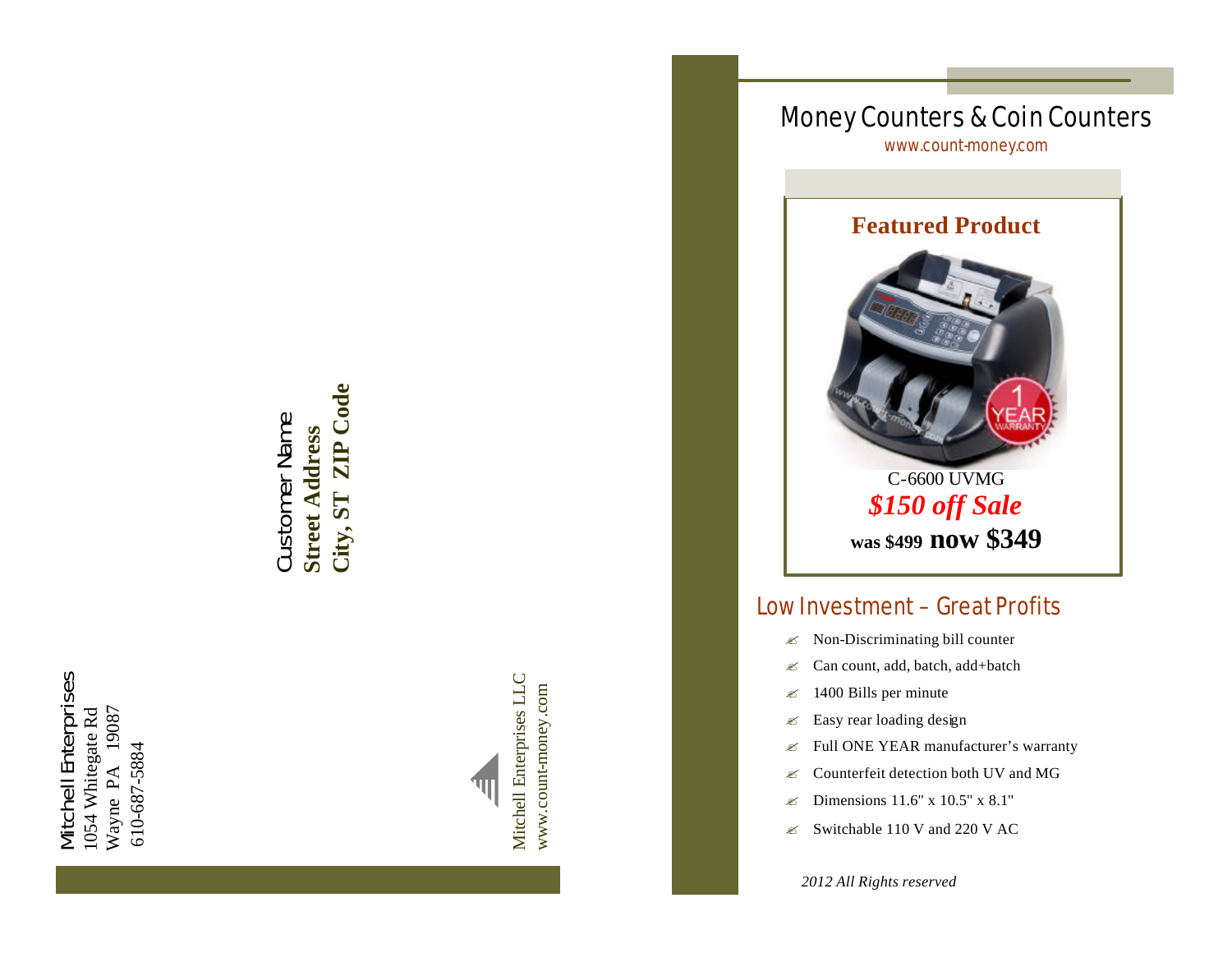## Page 2 To Order Call: (610) 687-5884 Mitchell Enterprises (610) 687-5884 Page 7

# Table of Contents

| Money Counters           | 3 |
|--------------------------|---|
| Supplies and Accessories | 4 |
| Coin Counters            | 5 |
| <b>Other Products</b>    | 6 |
| Order Form               |   |

|                      | Order Form           |           |
|----------------------|----------------------|-----------|
| Item#<br>Description | Price<br>Qty,        | Subtotal  |
|                      |                      |           |
|                      |                      |           |
|                      |                      |           |
|                      |                      |           |
|                      |                      |           |
|                      | Order total:         |           |
|                      | Tax:                 |           |
|                      | Shipping             |           |
|                      | Total:               |           |
| Name                 |                      |           |
| Address              |                      |           |
|                      |                      |           |
|                      |                      |           |
| Phone                |                      |           |
| Method of Payment:   |                      |           |
| <b>ØØ</b> Check      | <b>ØØ</b> MasterCard |           |
| <b>Ø</b> Bill Me     | ≤ <<br><td></td>     |           |
| <b>ØØ</b> Visa       | ø                    |           |
| Credit Card #        |                      |           |
|                      |                      | Exp. Date |
| Signature            |                      |           |
|                      | Mitchell Enterprises |           |

itchell Enterprises 1054 Whitegate Rd Wayne PA 19087 www.count-money.com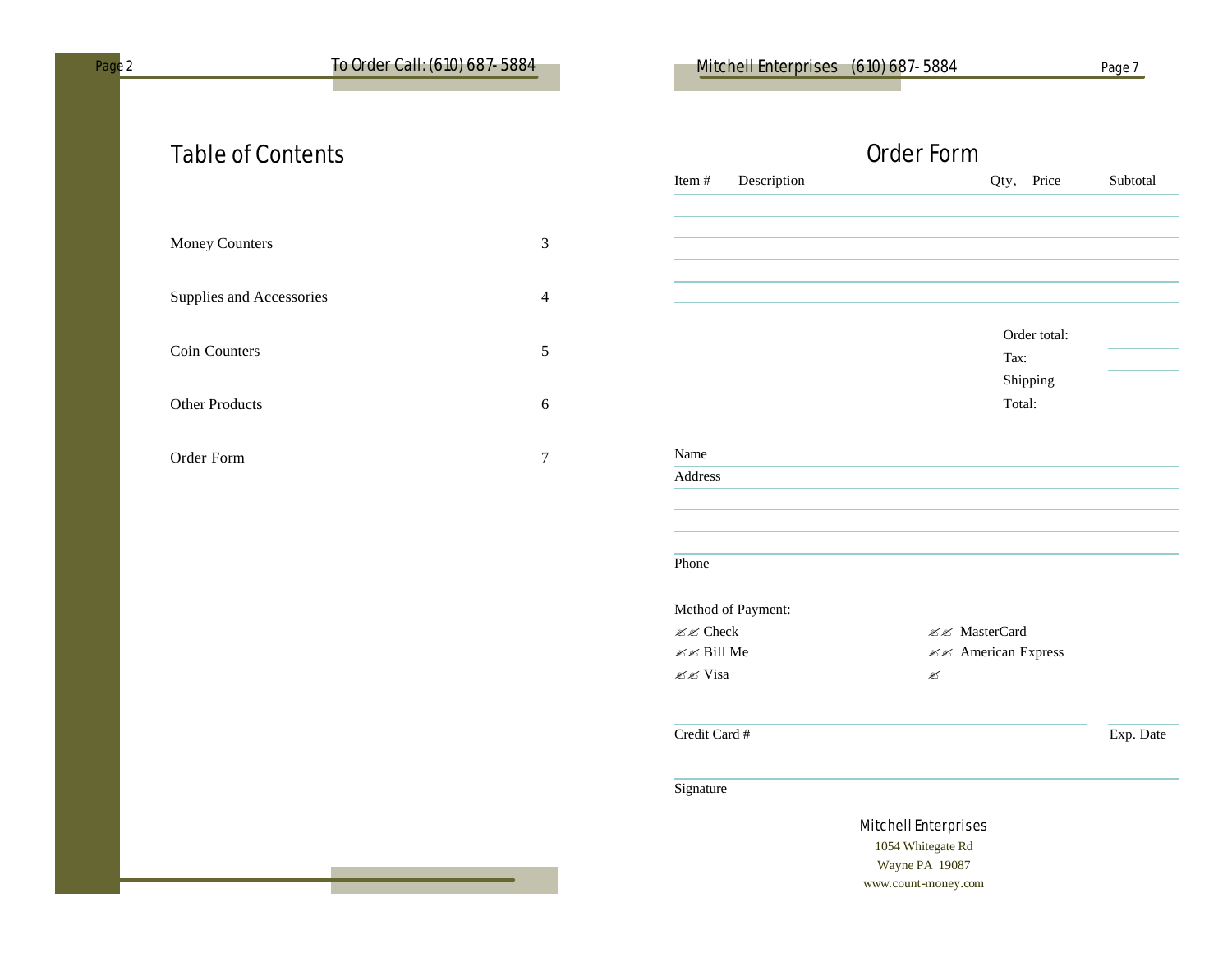# Other Products



#### **C-3310 Counterfeit De tector**

**Price: 239.95**

Professional Infrared & Magnetic Discriminating Detector and counter 110 volts Warranty 1 year Detects all US Currency



## **SLD-16 Counterfeit Detector**

**Price: 39,99** UV and Watermark detector for all currencies 110 volts Warranty 3 months



#### **JCE Counting Scales Price: \$ 379**

Capacity up to 6 Kg with sensitivity of  $0.2g$  (can count bills) 110 volts Warranty 1 year



#### **CM-1050Bill Changer**

**Price: \$ 499 Changes \$1 and \$5 bills to quarters, tokens or Nickels dimes quarters** 110 volts Warranty 31 year \$120 capacity

Also available **CM-1250 Bill Changer** with a \$250 capacity model that dispenses quarters or tokens for **\$ 699**

#### Page 6 To Order Call: (610) 687-5884 Mitchell Enterprise (610) 687-5884



#### **BC-100 Series**

**Prices:** BC-100 Basic 177.95 BC-100 UV 219.95 BC-100 UVMG 279.95 **Specifications:** Non Discriminating 1000 bills per minute 110 volts Warranty 6 months



#### **C-6600 Series**

**Prices:** C-6600 UV 329.00 C-6600 UVMG 349.00 **Specifications:** Non Discriminating 1400 bills per minute 110 & 220 volts AC Warranty 1 Year

#### **Concept-A Value Counter**

**Prices:** Concept-A Basic 299.00 Concept-A UV 329.00 Concept-A UVMG 359.00 **Specifications:**

 Non Discriminating Displays value if you input denomin. 1000 to 1500 bills per minute 110 volts Warranty 1 Year

**Billcon D-551 Mixed Bill Counter Price: 3,379.95 Specifications:**

> Discriminating, mixed bill counter Displays value of mixed bills 1200 bills per minute 110 volts Warranty 6 months